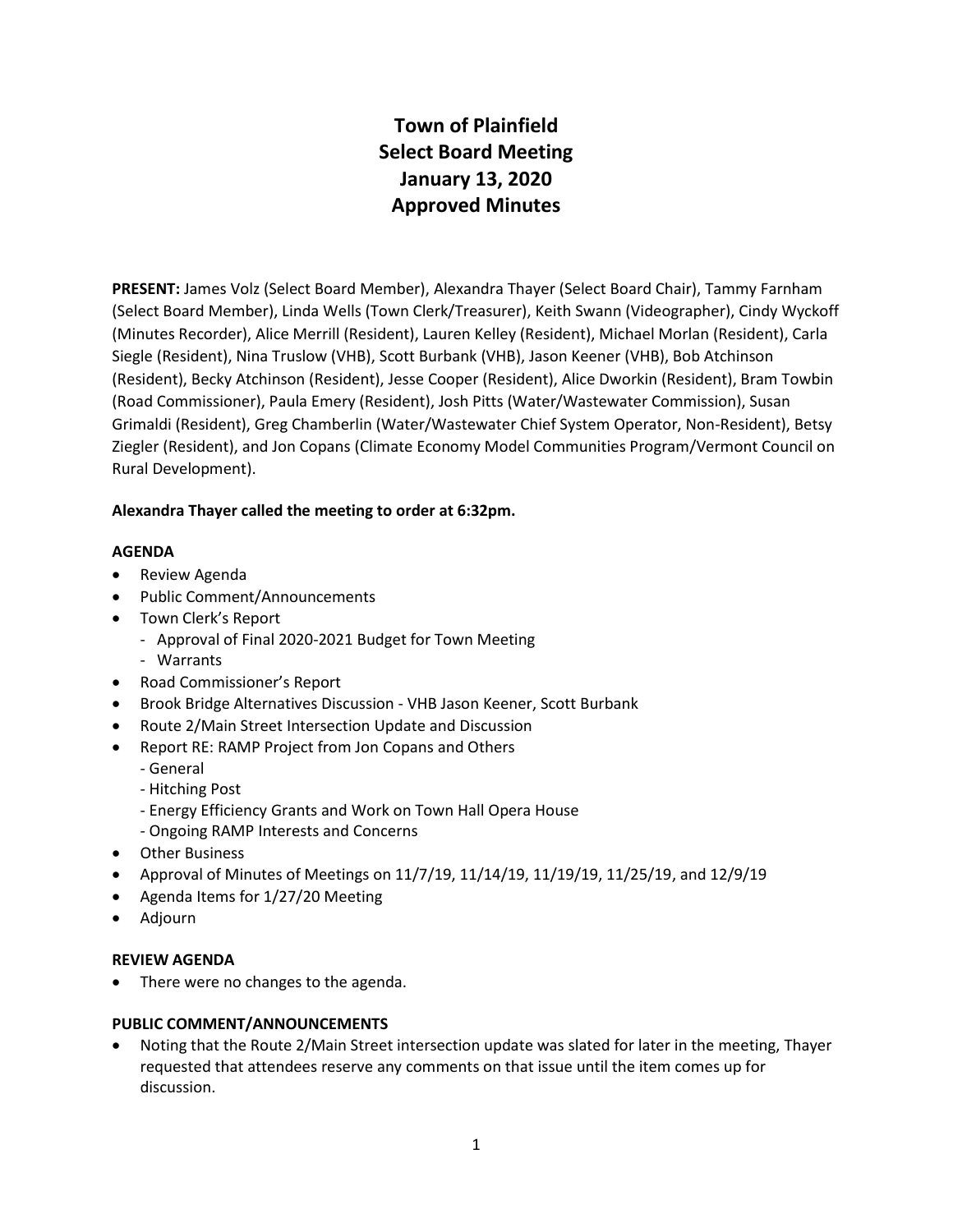#### **TOWN CLERK'S REPORT**

- **APPROVAL OF FINAL 2020-2021 BUDGET FOR TOWN MEETING**
- **WARRANTS**
- Town Clerk/Treasurer Linda Wells presented the Fiscal Year 2020-2021 Town budget for the Select Board's approval.
- Wells presented the final, amended Grand List Errors and Omissions letter from the Listers for Select Board approval. **James Volz made a motion to approve the changes to the Grand List dated 12/18/19 from the Plainfield Board of Listers. The motion was approved.**
- **Tammy Farnham made a motion to approve warrants dated 12/13/19, 12/16/19, 12/17/19, 12/20/19, 12/27/19, 1/3/20, 1/6/20, and 1/10/20. The motion was approved.**
- Wells presented two quotes for installing new snow guards on both sides of the roof of the Town Hall Opera House. Discussion followed Farnham's inquiry of whether the cost should be a budgeted item versus using the Town Hall Opera House reserve fund. The quote from Hutchins Roofing and Sheet Metal Company was \$3,300 for aluminum/\$4,000 for color; the quote from Watershed Roofing was \$13,399.42 for aluminum with an additional \$1,12.73 for color. **Volz made a motion to hire Hutchins Roofing to install snow guards on the Town Hall Opera House in the amount of \$3,300. The motion was approved with Farnham opposed.**
- Volz proposed that the rate of compensation for the minutes taker for the Select Board and the Development Review Board be increased from \$12.50 to \$15 an hour. Due to budget numbers not being readily available, Farnham suggested that the issue be taken up at a special meeting on 1/15/20, along with approval of the Fiscal Year 2020-2021 Town budget.

#### **ROAD COMMISSIONER'S REPORT**

 Road Commissioner Bram Towbin presented a map with circles around the stop bars and crosswalks that need to be repainted. The contractor estimated a rough amount of \$8,600, noting that the painting should last three-to-five years. The contractor will schedule the work once the contract is signed. Towbin noted that the contractor does not see a problem with splitting the cost between the current fiscal year and the upcoming 2020/2021 fiscal year starting in July. Resident Bob Atchinson asked that a stop sign be considered going out of the Village towards East Hill near the Fire House on Main Street where there is currently only a stop sign coming down into the Village at that location. Given the meeting's full agenda, Thayer asked that Atchinson make that proposal at a future meeting. Susan Grimaldi asked about painting the crosswalk in front of the Town Hall Opera House, to which Towbin responded that work on Route 2 is the responsibility of the State. Thayer encouraged residents to contact the State regarding the needed crosswalk work on Route 2.

#### **BROOK BRIDGE ALTERNATIVES DISCUSSION - VHB JASON KEENER, SCOTT BURBANK**

 Jason Keener, Scott Burbank, and Nina Truslow were present from VHB, an engineering firm that was tasked with designing alternatives to replacing the bridge on Brook Road. Keener used a Powerpoint presentation to illustrate the project's goals and objectives, and described four separate alternatives, each with two foundational options, for a 36-foot span across the Great Brook to replace the existing bridge. Keener noted that VHB's recommendation was the first alternative, a precast/prestressed concrete slab, with the piles foundational option, at a cost of \$1,320,000. Discussion ensued, including the expected increase in the number and intensity of weather events going forward; the idea of removing the bridge entirely without replacing it; the amount of the Town's match funding for the project; and the possibility of replacing the existing bridge with a pedestrian bridge. In terms of procuring grant funding, Town Grant Administrator Alice Merrill noted that she has been advised by people in the funding community not to apply for grants in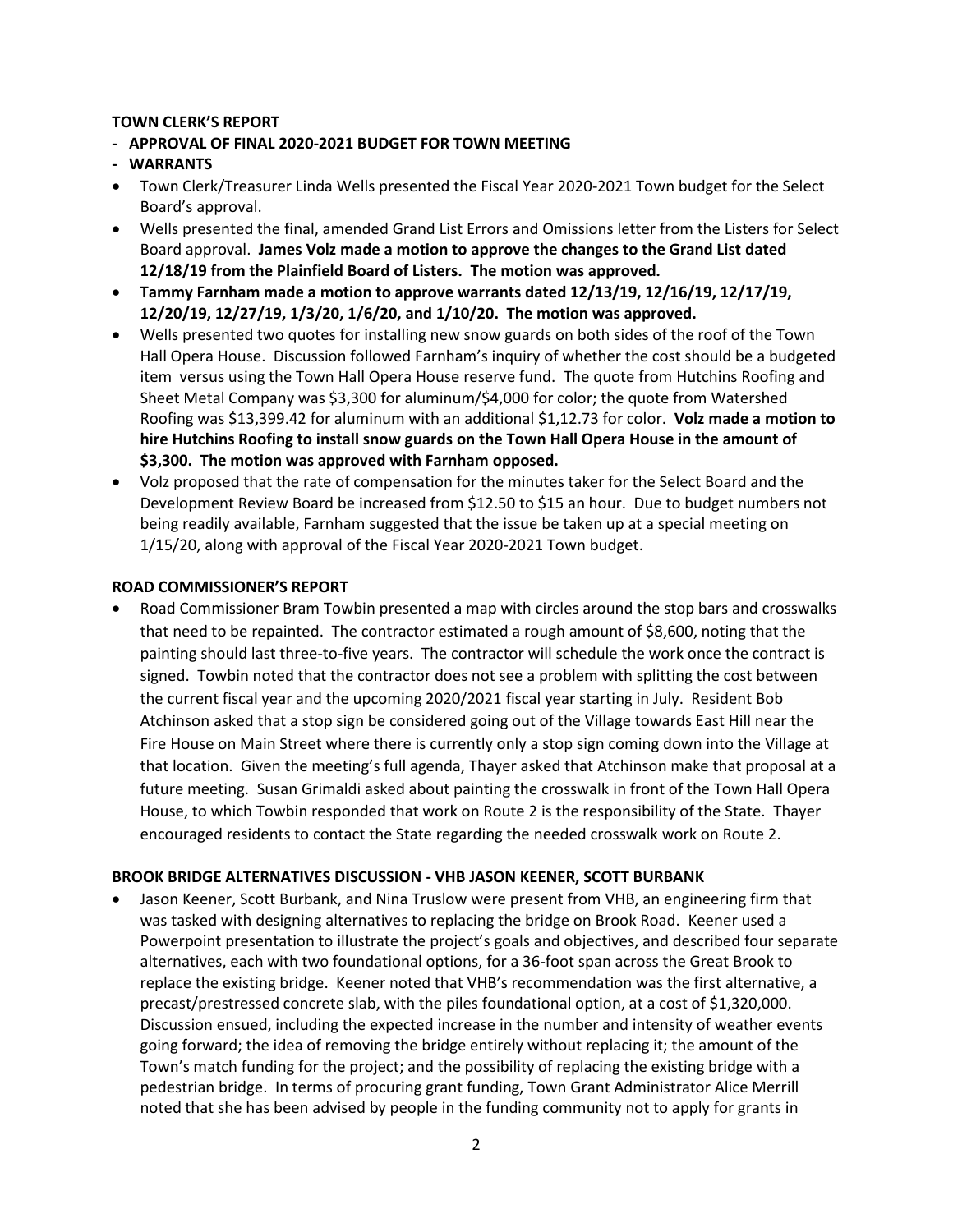January, but rather wait for grant opportunities from FEMA that will be coming up in the next year; this will also give the Town the time to digest the information that has been presented. Volz noted what appeared to be incorrect numbers in VHB's report on page 9. Burbank stated that VHB will send a corrected version to the Select Board. Thayer will add the issue to the agenda of the Select Board meeting at the end of January or beginning of February 2020.

#### **ROUTE 2/MAIN STREET INTERSECTION UPDATE AND DISCUSSION**

- Thayer noted that there would not be a representative present from the Vermont Agency of Transportation (VAOT), but that the Select Board still wanted to give people an opportunity to be heard on the issue. People can also contact Select Board members.
- Alice Merrill asked about the status of the project. Thayer provided a review of the proposed project going back to 2016, noting that the history actually goes back much further. She noted the limited resources that the Town has to explore funding options for work associated with the project that would not be covered by the State. Water/Wastewater Chief System Operator Greg Chamberlin stated that the sewer lines running beneath Route 2 at the intersection were installed between 1962 and 1968 and the water lines at that location were put in between 1972 and 1973; left undisturbed, both should have an additional life of approximately 20 years. Volz noted that while the project will be paid for 100% by the State and federal governments, costs pertaining to project impacts, such as those related to the water and sewer systems, will need to be borne by the Water/Wastewater system rate payers with the possibility that those costs would need to be spread out across the Town's taxpayers. Volz added that, at this juncture, there are other areas of the system that the Water/Wastewater Department would focus on before having to move forward with replacing the underground pipes at the intersection.
- Carla Siegle asked if installing a traffic light at the intersection would address the safety issues. Thayer explained the State's plan for how the intersection would be reconfigured, which includes a traffic light, but also lowers the road bed to improve sight lines.
- Susan Grimaldi asked how the financing happened when the water/sewer lines were originally installed under the road. Water/Wastewater Chief System Operator Greg Chamberlin responded that he was not sure, but believed that part of the cost was grant funded. Thayer added that people who wanted to be hooked up to the system when it was first built had to pay a sum of money to be connected.
- Paula Emery asked about the status of authorizing an advisory committee that would propose ideas and get a little deeper into funding opportunities and report back to the Select Board. Thayer responded that the proposal by VAOT is what is available with not a lot of room for negotiation and that the public needs to let the Select Board know whether it should go forward with the project. The Select is still wrestling with what the focus and purpose of an advisory committee would be.
- Bram Towbin noted that this intersection poses probably the greatest engineering challenge of any of the many intersection-fixes along Route 2, thus there is reticence at VAOT to face the problem. VAOT is looking at it only because of pressure from the Town to do something. Towbin noted how poorly VAOT has communicated with the Town, and that at a meeting in 2015, VAOT considered the intersection to be safe. Towbin stated that the State replaced the guardrail around the turn with a new guardrail that obstructs the view even more. He noted that local pressure during the East Montpelier bridge project caused VAOT to change its mind regarding shutting down Route 2 for weeks during that construction.
- Carla Siegle noted that her question was why VAOT cannot just install a traffic light at the intersection. Towbin responded that there are a lot of in-points at the intersection with required setbacks. Thayer added that VAOT will not just install a traffic light without reconfiguring the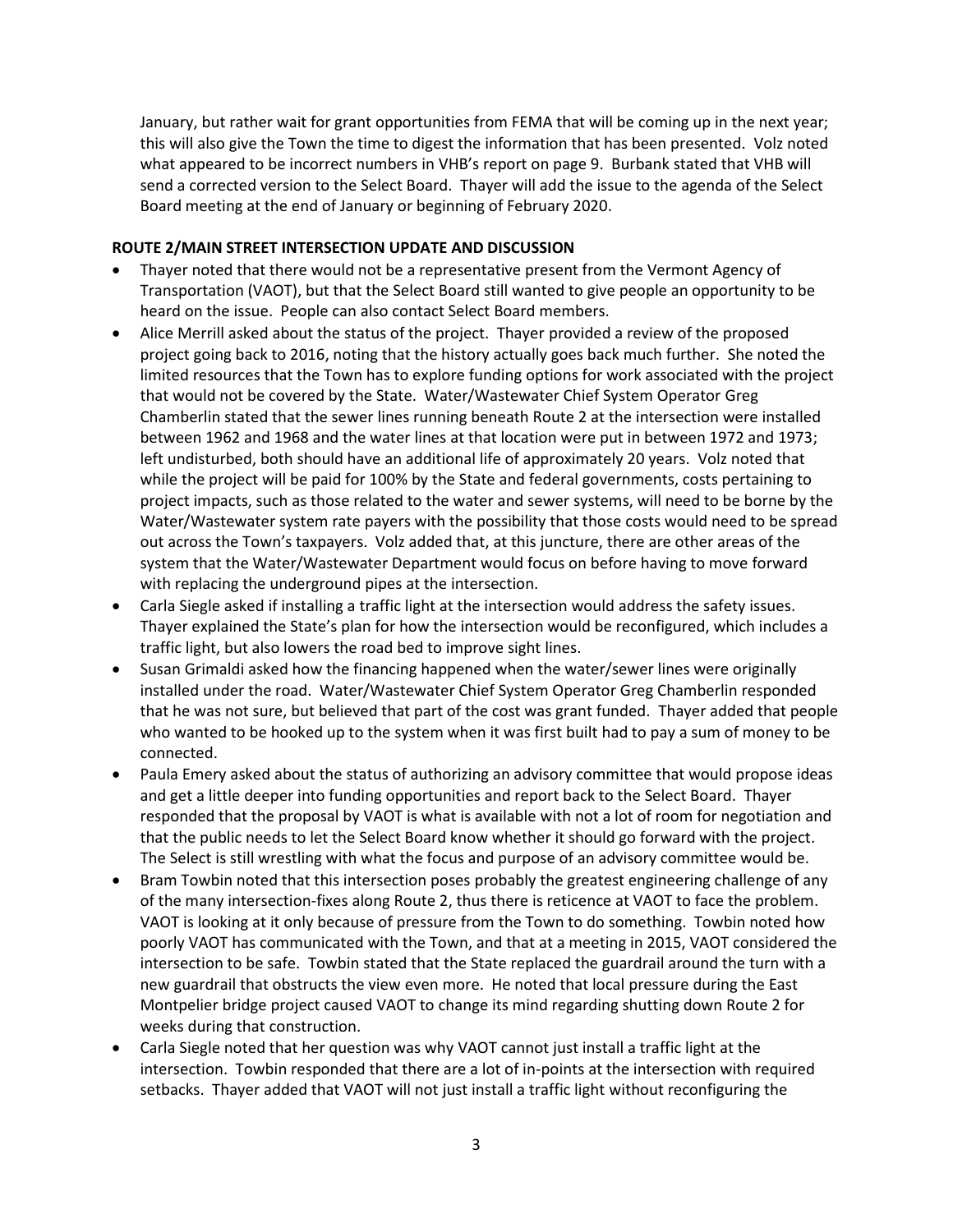intersection and that because it will be constructed using federal money, the project needs to meet federal specifications. Thayer also stated that the State has expressed that it has a declining amount of money to meet its funding match for federal projects. She noted that the State has not changed its position beyond what it heard at the 9/23/19 Select Board/Route 2 Intersection informational meeting.

- Susan Grimaldi asked what the State has decided to do about Gaye and Rich Christiansen's building that currently houses the hydroponic business. Thayer, Volz, and Towbin responded that the State would not purchase the property, but if purchased by the Town or privately, about two years would be added to the construction process because of the historical review process. Volz thought that the State had proposed the possibility of leaving one lane open on the Main Street bridge; Thayer responded that that was not an option.
- Alice Merrill asked what the State's intention was regarding the Christiansen property. Thayer stated that, from notes from a 9/2/15 meeting, the State was aware of the parking issues and proposed to shut down access entirely to the business at Christiansen property.
- Susan Grimaldi asked what the process would be going forward. Volz noted that while the Select Board could notify the State that it was acceptable to move forward based upon its 30% design plan, the question remains whether the Town's residents are satisfied with that approach. It was noted that there have not been any fatalities at the intersection, likely because people are extremely careful because of the danger it poses. Laura Ziegler, however, was hit by a vehicle years ago when crossing Route 2.
- Bob Atchinson noted the rapid rate of construction following Tropical Storm Irene, where bridges were rebuilt in weeks, adding that the State has the resources to complete construction much more quickly than the three-month construction window being proposed.
- Josh Pitts from the Water/Wastewater Commission wanted to make sure that the public was aware that this is not a zero-cost project to the Town and that there is no budget for the water/wastewater work that would need to be done.
- Water/Wastewater Chief System Operator Greg Chamberlin added that 60% of the population of the Town is fed by the water line that comes up at the intersection and that that population will be without water potentially for 30 days, which will also affect fire suppression efforts. Chamberlin proposed solving the issue by building a bridge across the Winooski River by the School Street Apartments on Route 2. A redundant eight-inch line could also be put across the Winooski without interrupting water service to the community. Volz and Thayer responded that the State will not pay for a bridge. Chamberlin stated that if the Town could demonstrate to the State the need for safety and present the bridge idea as a viable option, the State might change its plan. Volz explained the State's position that this project involves federal money thus the State cannot do anything in a different location with federal money.
- Paula Emery agreed that the State has made it very clear that it would not do anything outside of what it was proposing, but what is being discussed is finding the funding to accommodate other project impacts.
- Harvey Hill resident Lauren Kelley related how dangerous it is turning onto Route 2 from Harvey Hill and noted that building a bridge further down will not solve the safety issue at the intersection.
- Because VAOT has stated that it does not have anything different from how it has already laid out the current plan, Thayer asked for ideas regarding what work the Town needs to do to figure out how to address the intersection.
- Alice Merrill noted that the area where Chamberlin has proposed building a bridge likely cuts through her yard, and also affects the Fire Department, cemetery, Co-op, and would enter onto Main Street in a high-pedestrian area of the Village. Merrill suggested looking at the area by the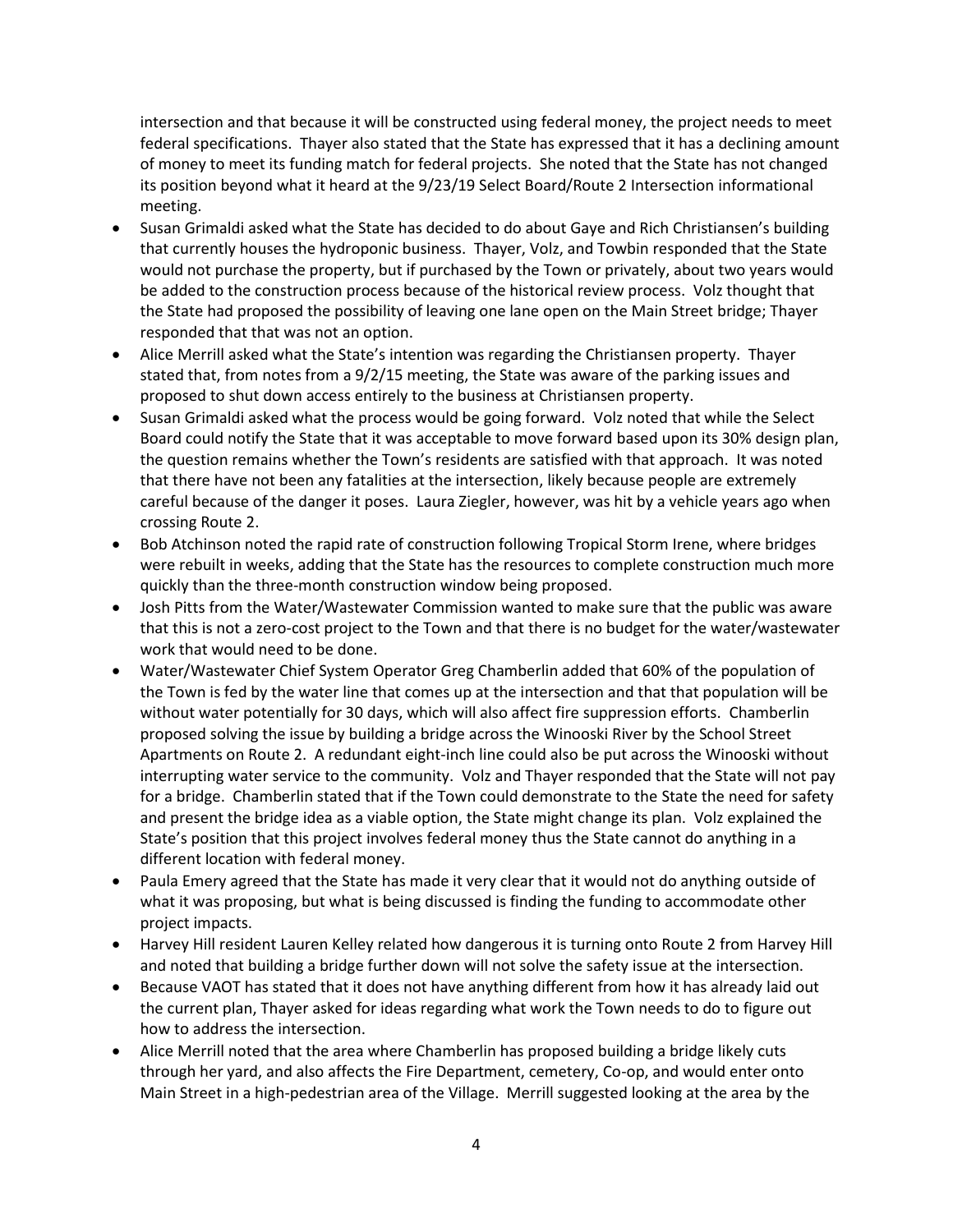Lucky Day Farm that crosses over to the Park and Ride. Thayer responded that there are water wells that serve the Town in that area, and it would not be possible to put in a bridge there because it would contaminate the aquifer.

- Betsy Ziegler noted the difficulties the project presents, but stated that the future of the Town depends upon making the intersection safer, more pedestrian friendly, and welcoming as an entranceway to the Village. Despite the complications, she believes the Town will get through them and to a better place.
- Jesse Cooper noted that many of the same issues being discussed tonight were raised at the 9/23/19 informational meeting on the intersection. As a next step, he asked if a comprehensive list might be created of issues that VAOT is not interested in adequately addressing so that the broader community can review the information and research can begin to find opportunities to deal with them.
- Agreeing with the above point, Alice Merrill asked if the Fire Department has talked with neighboring fire departments regarding responding to emergency issues on the Route 2 side of the Village during the construction phase. Towbin replied that he has discussed that possibility with Fire Chief Greg Light, who was not very receptive to it. Towbin also noted that what VAOT states as its limits should not be taken to heart; that with the right political pressure, VAOT would be much more accommodating and not expect the Town to solve all of these issues. He added if there are people in the Town interested in pursuing different ideas, the Select Board should tap into that energy. Thayer stated the need to be thoughtful about how to apply pressure in order to persuade our legislative representatives to follow up on the issues. Farnham noted that the Select Board should think about what the focus of an advisory committee would be, and Volz asked that if the Select Board decides to authorize an advisory committee, anyone interested in serving on it should get in contact. Thayer also asked community members to submit their ideas on what the committee's focus should be.
- Bob Atchinson noted that this project would not have been on the books had a meeting at VAOT and the Select Board on 6/24/14 not occurred. In terms of right-of-way issues, he cautioned against being too casual about removing various buildings to accommodate the project, and include Green Mountain Power in discussions, which may absorb some of the cost in order to protect its equipment during construction.
- Thayer stated that VAOT will be told that the Town is working on how to best approach the issues. Volz reminded that Select Board members can be contacted by clicking on their names on the Select Board page of the Town website.

# **REPORT RE: RAMP PROJECT FROM JON COPANS AND OTHERS**

- **- GENERAL**
- **- HITCHING POST**
- **- ENERGY EFFICIENCY GRANTS AND WORK ON TOWN HALL OPERA HOUSE**
- **- ONGOING RAMP INTERESTS AND CONCERNS**
- Jon Copans was present from the Vermont Council on Rural Development's Climate Economy Model Communities Program to provide an update on the Revitalizing All Marshfield and Plainfield (RAMP) project. He reviewed the progress that the two communities have made in the year since the project began through its four task forces that focus on: 1) energy; 2) transportation; 3) food and farm; and 4) both village centers and the Route 2 corridor. Copans noted some of the program's activities, including energy upgrades and efficiencies in public buildings as well as upcoming free energy walk-throughs at private residences; setting up "Hitching Posts" to connect people looking for rides; and identifying farmers and buyers in the two communities. Noting that VAOT will be